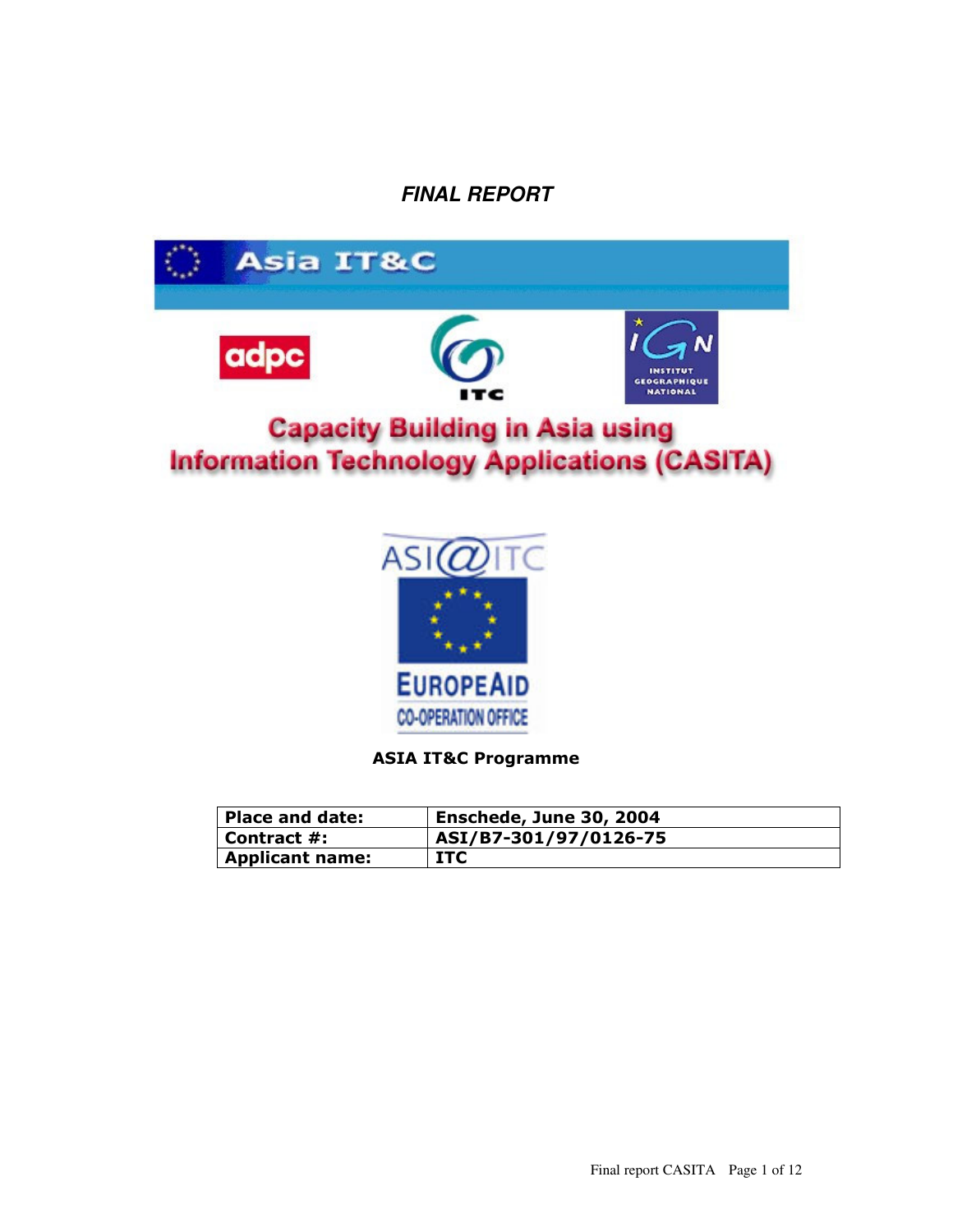# **CASITA FINAL REPORT**

### a Methodology/Resources employed v envisaged

Methodology used compared to methodology set out in Work Plan Activities carried out compared to activities set out in Work Plan Resources used compared to those in budget and Work Plan

The methodologies proposed in the project proposal are still valid after completion of the one-year project:

- 1. Collection and compilation of existing material: completed. Existing materials have been gathered and exchanged between the partners, put on the ITC FTP (Internet-based File Transfer Protocol) site and in the blackboard site (http://bb.itc.nl)
- 2. Joint brainstorming sessions: In August, the scheduled 2-week train-thetrainers workshop took place, with the participation of all project partners and academic staff of 14 universities involved. During these two weeks, a lot of brainstorming and discussing took place. More brain storming and planning took place during a joint activity of ITC and ADPC project staff in Nepal in September, the ITC project coordinator visit of the ENSG project team in Paris end of November, and during the final workshop in Dehradun, India.
- 3. Sharing of data, case studies and educational materials and methods: a website has been launched using educational software Blackboard to make the sharing of information even easier. A lot of case study materials and training materials have been placed on the blackboard site, and have also been handed out to the university staff involved on CD-ROM. The website can be found at http://www.adpc.net/casita/Prog.html.
- 4. Strengthening contacts between end-users: 14 participating universities (one more then originally planned) met and worked together during the two-week train-the-trainers session in Bangkok in August 2003, and the final workshop, held in Dehradun in March 2004. Follow-up was also given on bilateral basis, facilitated by ADPC and supported by ITC and ENSG. Although for participants the use of Internet and Blackboard was a new experience and they were a bit hesitant to fully use it, they all participated in the exchange of information through these digital platforms, and have been active in developing case studies using GIS, as well as the course curricula.
- 5. Peer review at final stage: during the final workshop, the project was reviewed by an external expert, Dr. David Stevens from the UN-OOSA in Vienna. Unfortunately, the other invited external expert, Dr. Carlos Villacis from Harvard University and UNESCO consultant, was not able to come to the final meeting at the last moment.

As for the activities planned compared to the actual implementation in the last quarter of the project (month 10, 11 and 12):

- 1. Development of GIS case studies; has been finalized according to plan and will also be continued after the end of the project. The case studies can be found on the Blackboard site at http://bb.itc.nl (Username: casita, password: casita). The following case studies are available on the Blackboard site:
- Coastal hazard assessment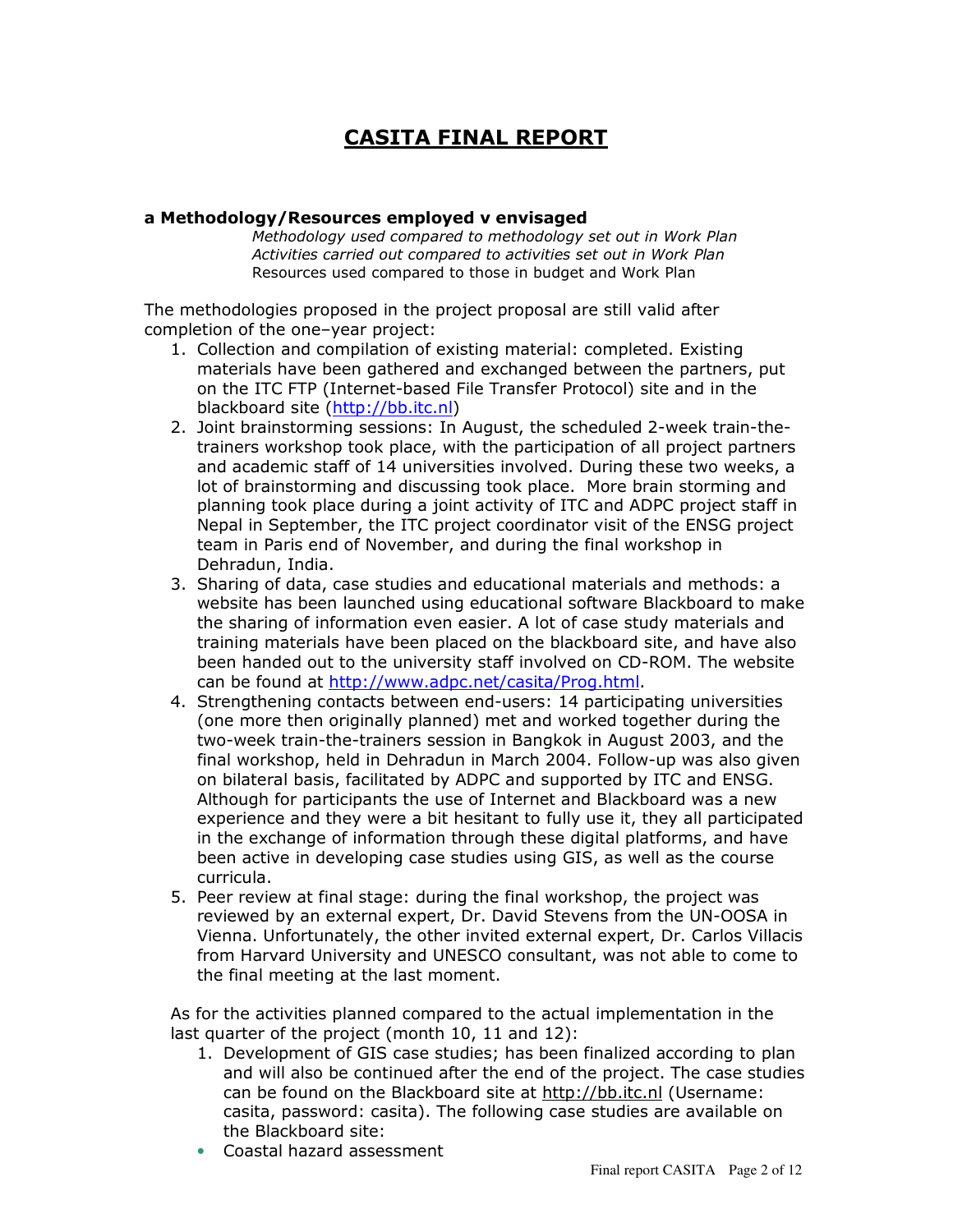- Modeling cyclone hazard in Bangladesh, in a study area South of Chittagong, using data of the April 1991 cyclone
- Assessment of the Impact of Land Subsidence, Sea Level Rise and Coastal Change in the city of Semarang, Java, Indonesia
- Monitoring changes in the Yellow river delta, China.
- Earthquake hazard assessment
	- Application of GIS for earthquake hazard and risk assessment for Kathmandu, Nepal.
	- Liquefaction susceptibility assessment for the Bhuj area, India.
- Flood hazard assessment
	- Flood hazard monitoring using multi- temporal SPOT-XS imagery in the confluence area of the Ganges and Jahmuna rivers in Bangladesh, Southwest of the capital of Dhaka
- Landslide hazard assessment
	- Geographic Information Systems In Slope Instability Zonation. Case study of the Kakany area, Nepal
	- Deterministic landslide hazard zonation in Manizales, Colombia
	- Statistical landslide susceptibility assessment: landslide index method. Case study Chinchina, Colombia
	- Statistical landslide susceptibility assessment: Weights of evidence modeling . Case study Chinchina, Colombia
	- Seismic landslide hazard zonation in Manizales, Colombia
- Volcanic hazard assessment
	- Modelling erosion from pyroclastic flow deposits on Mount Pinatubo, Philippines.
- Vulnerability and risk assessment
	- GIS for annual flood risk assessment, case study Tieler-Culemborgerwaard Polder, The Netherlands
	- Application of GIS for vulnerability and seismic risk assessment: Kathmandu, Nepal
	- Application of GIS for flood risk assessment in Tegucigalpa, **Honduras**
- Hazard assessment and urban development
	- Analysis of suitability for urban expansion in Villavicencio, Colombia
- Data base management
	- Creating an engineering geological data base for the city of Manizales, Colombia
- 2. Development of module components: completed. Seven module outlines can already be found on the Blackboard site. The following modules are under development:
	- Vulnerability reduction for cities
	- Landslide hazard assessment
	- Flood hazard assessment
	- Volcanic hazard assessment
	- Seismic hazard assessment
	- Coastal hazard assessment
	- Technological hazard & risk analysis for cities.
	- Multimedia and Hypermedia Information and Resources
- 3. Assistance to trainers: assistance has being given by direct contact (through ITC with: IIRS, Gadjah Mada) and via email. Staff from ADPC visited the following Universities and provided support: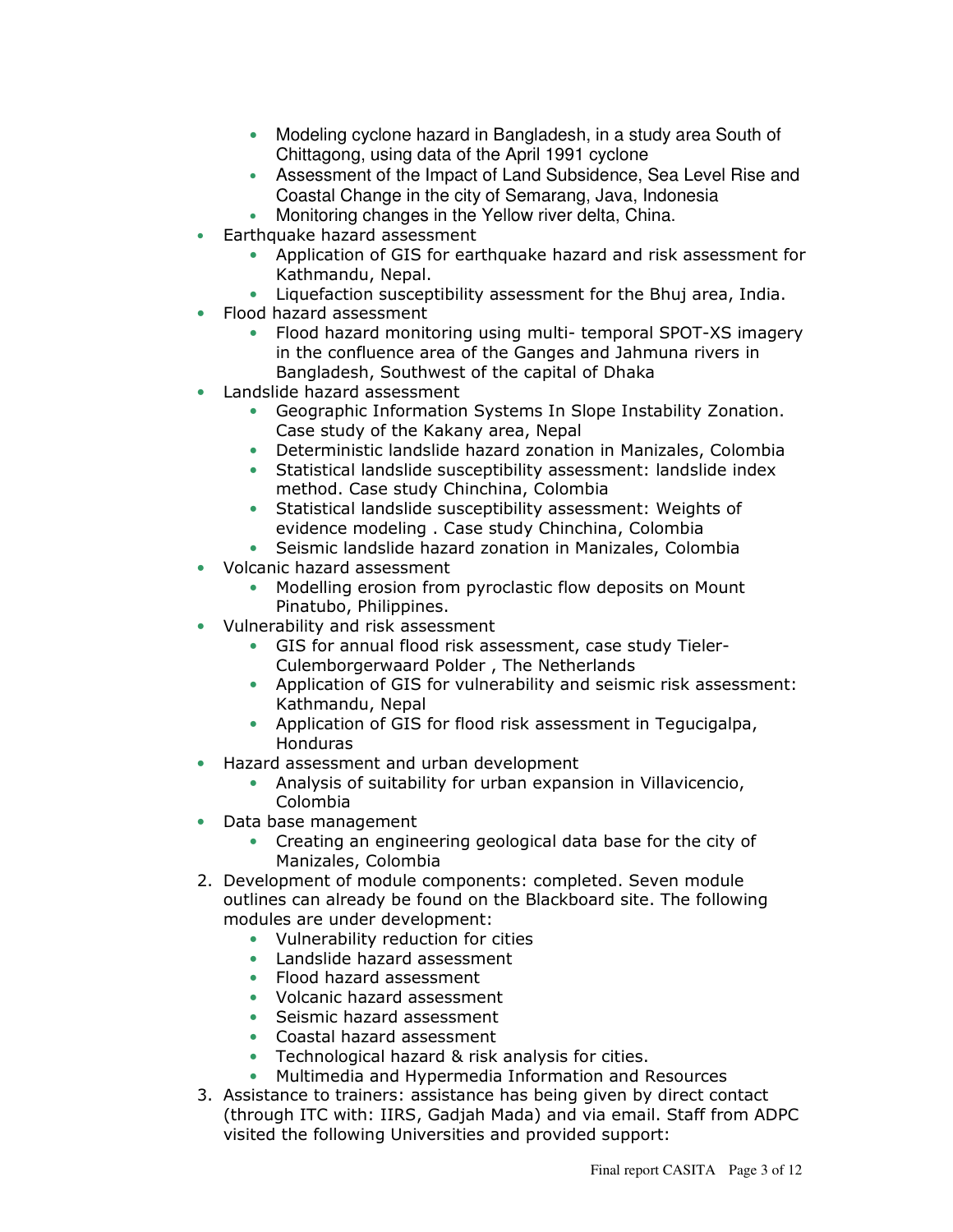- Bangladesh: BUET and Khulna
- Indonesia: Gadjah Mada University
- Laos: Urban Research Institute
- Pakistan: Univ of Peshawar
- Sri Lanka: Univ. of Moratuwa, Univ. of Ruhuna
- Thailand: Chaing Mai Univ.
- Vietnam: Hanoi Architectural Univ.

#### **Final workshop**

A four-day closing workshop of the CASITA project was organized from 16-19 March in the Indian Instistute of Remote Sensing (one of the participating targeted training institutes), in Dehradun, North of India. The workshop was attended by 18 teaching staff from 14 Universities and training institutes in Asia. The workshop was given jointly with staff from the Asian Disaster Preparedness Center (ADPC) the ENSG (Ecole National de Sciences Géographiques) from France.

The workshop was given to 18 participants from 14 Universities and training institutes from Asia. The response from the Universities was very positive. Most of them have indeed developed GIS case studies in the framework of the project, and most of them have developed course curricula on disaster management. The project was evaluated very positively and all Universities indicated that this project acted as a catalyst, triggering them to update their knowledge and learning methods and including new topics in their curricula. They would like to continue in the network, and that also in future emphasis should be given to quality assurance (e.g through peer review of case studies and course materials), exchange of staff, and joint research.

However, the level of the case studies is still rather low, and sometimes not the correct terminology and methods were used. Furthermore it was a bit disappointing to see how little the University staff had made use of the materials on the ITC CASITA blackboard site. Many of them indicated that Internet connections were generally not yet adequate enough to download data from Blackboard. They did use the materials that were handed to them on CD's, during the initial training course in Bangkok, and also most of them have used ILWIS, and considered it to be an excellent tool which they would like to continue using in their teaching

Most promising partners for further collaboration are Chiang Mai University, University of Ruhuna (Sri Lanka), Kathmandu University, and Gadjah Mada University. They were more frequent users of the Blackboard site, acted proactively and showed the biggest interest in the exchange of information. At the end of the course all participants received a CD-ROM with all lectures and practical materials, which are also available on the CASITA blackboard site, and a CD-ROM with all PowerPoint presentations, GIS case studies descriptions and GIS materials, from the participating Universities. A more detailed workshop report is added as annex 7.

Resources used: according to planning, for more details we also refer to the attached financial overview (annex 1).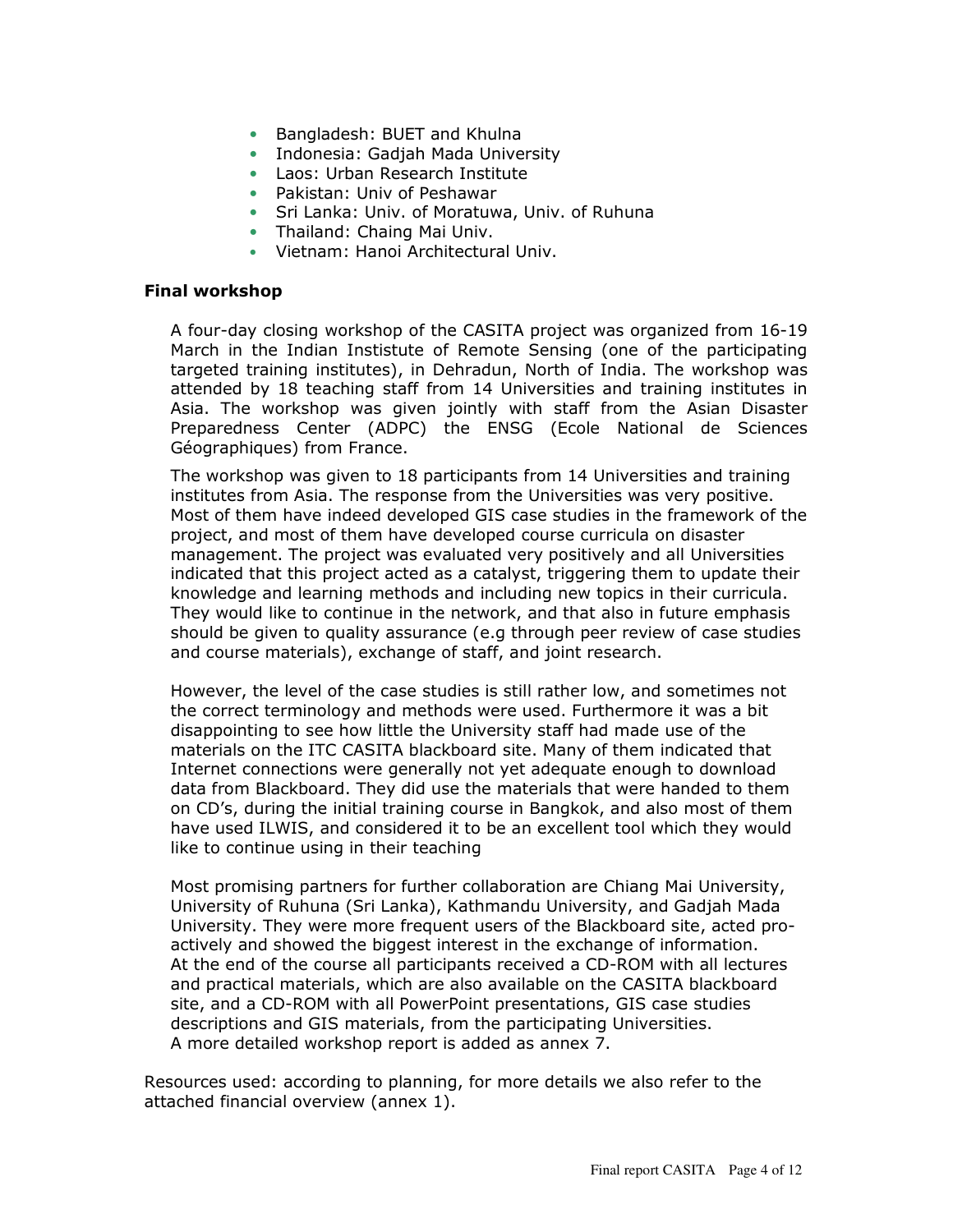## **b Numerical Comparison of Actual v Targets**

Compare results in numerical terms—actual v targets in Work Plan and<br>Logframe as per Proposal or as prepared for Inception Report

| Key<br>Target<br>Comments<br>Actual                                                      |
|------------------------------------------------------------------------------------------|
| Performance                                                                              |
| <b>Indicators</b>                                                                        |
| Kick-off<br>Produced according to planning, see Q1<br>$\mathbf{1}$<br>$\mathbf{1}$       |
| workshop<br>report.                                                                      |
| proceedings                                                                              |
| $\mathbf{1}$<br>Produced according to planning, see Q1<br>$\mathbf{1}$<br>Inventory of   |
| needs and<br>report                                                                      |
| opportunities                                                                            |
| Number of<br>13<br>14<br>The interest from universities was                              |
| universities in<br>overwhelming but it was decided to add one                            |
| additional university to the network due to<br>the CASITA                                |
| the limitations in resources.<br>network                                                 |
| Web-site<br>$\mathbf{1}$<br>$\mathbf{1}$                                                 |
| Website is in place and will be further                                                  |
| developed maintained by ADPC after the<br>established                                    |
| project period. Possibly it will be further                                              |
| used in a CASITA 2 project, for which                                                    |
| funding has been requested from the EU                                                   |
| Asia IT&C phase 2 programme.                                                             |
| E-learning platform in Blackboard software<br>E-learning<br>$\mathbf{1}$<br>$\mathbf{1}$ |
| platform in<br>is in place, and final case studies, module                               |
| place<br>components and University information                                           |
| have been added. Will be further                                                         |
| maintained and updated by ITC after the                                                  |
| project period.                                                                          |
| Originally<br>During the kick-off workshop it was decided<br>12<br>Memorandum            |
| <sub>of</sub><br>to make MoU's with all university partners,<br>not                      |
| Understanding<br>to formalize their involvement and<br>targeted                          |
| signed with<br>responsibilities in the project, to strengthen                            |
| university<br>the commitment of their top-level                                          |
| management and to have a vehicle for<br>partners                                         |
| continued collaboration after the project                                                |
| period. An example of such a MoU is                                                      |
| attached to this report.                                                                 |
| 6<br>The majority of the participants presented<br>GIS case<br>8                         |
| studies<br>their case study reports at the final                                         |
| developed<br>workshop in March 2004. It is positive to                                   |
| notice that participants are not only                                                    |
| planning to use their own developed case                                                 |
| study but also have serious interest in using                                            |
| the case studies of the other university                                                 |
| participants. The case studies mentioned to                                              |
| be used most are on:                                                                     |
| Flooding (6 times)<br>$\bullet$                                                          |
| Landslides (6 times)<br>$\bullet$                                                        |
| Earthquakes (2 times)<br>$\bullet$                                                       |
| Land use planning (2 times)<br>٠                                                         |
|                                                                                          |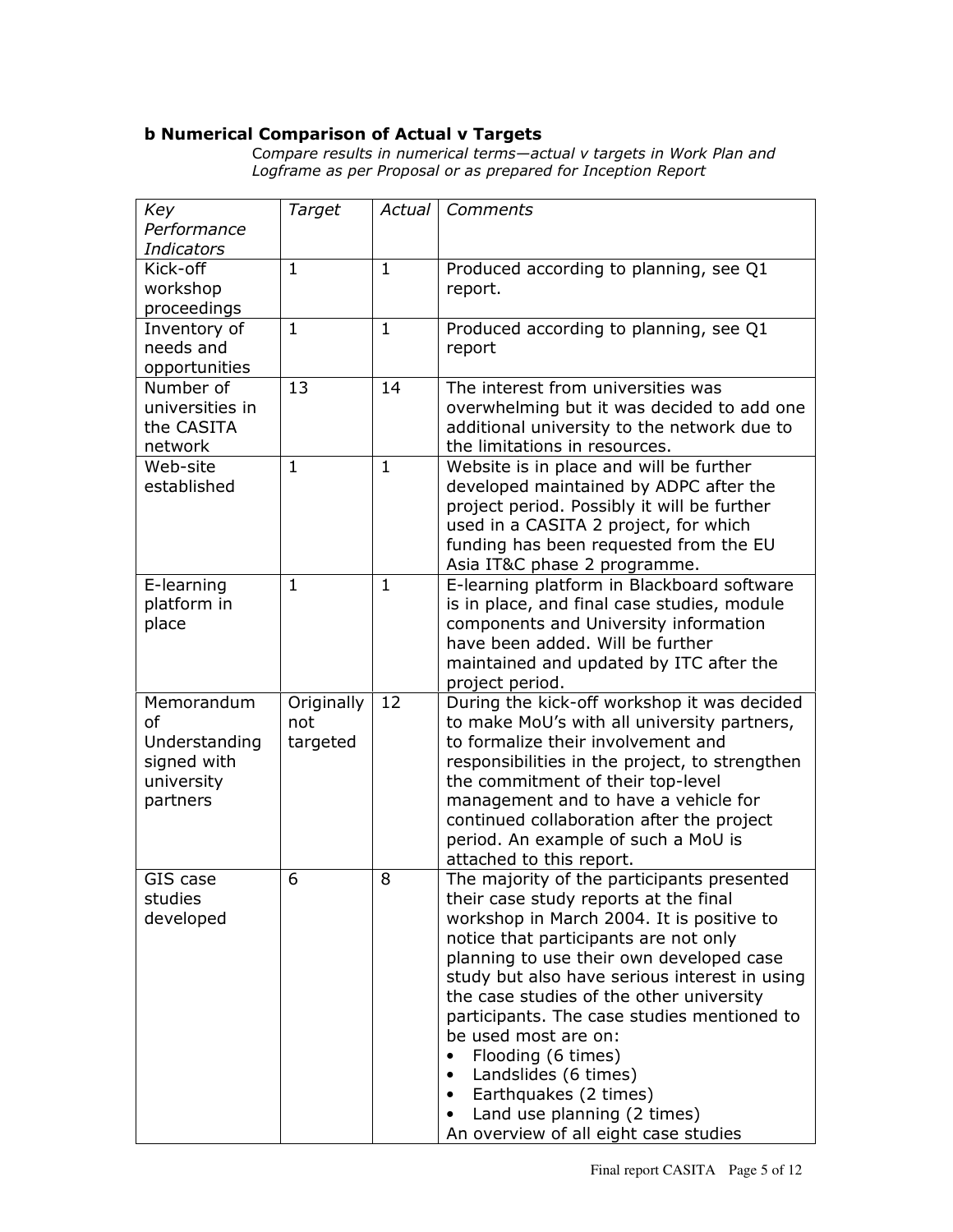|                                                                  |   |                | developed is attached to this report, more<br>info can be found on http://bb.itc.nl.                                                                                                                                                |
|------------------------------------------------------------------|---|----------------|-------------------------------------------------------------------------------------------------------------------------------------------------------------------------------------------------------------------------------------|
| Course module<br>components<br>developed                         | 7 | $\overline{7}$ | 7 module components, most of which with<br>links to related case study exercises, are in<br>place and added to the blackboard site and<br>website. These modules are:                                                               |
|                                                                  |   |                | - Vulnerability reduction for cities<br>In this folder you can find the course<br>modules provided by ADPC on<br>vulnerability reduction for cities                                                                                 |
|                                                                  |   |                | - Earthquake vulnerability reduction for<br>cities<br>This course module deals with the                                                                                                                                             |
|                                                                  |   |                | methods for Earthquake vulnerability<br>reduction and the use of Remote Sensing<br>and Geographic Information Systems for<br>this.                                                                                                  |
|                                                                  |   |                | - Flood vulnerability reduction<br>This module deals with the methods for<br>flood vulnerability reduction in cities and<br>the use of Remote Sensing and<br>Geographic Information Systems for flood<br>hazard and risk assessment |
|                                                                  |   |                | - Landslide hazard assessment<br>This course module deals with the use of<br>remote sensing and Geographic<br>Information Systems for landslide hazard<br>assessment                                                                |
|                                                                  |   |                | - Volcanic hazard assessment<br>This module deals with the use of Remote<br>Sensing and Geographic Information<br>Systems for volcanic hazard assessment                                                                            |
|                                                                  |   |                | - Coastal hazard assessment<br>This module deals with the use of Remote<br>Sensing and Geographic Information<br>Systems for coastal hazard assessment                                                                              |
|                                                                  |   |                | - Technological hazard and risk<br>assessment<br>This folder used to contain all the<br>materials that ENSG is sharing within the<br>CASITA Project and was previously called<br>"ENSG's Material"                                  |
| Integration of<br>urban disaster<br>mitigation<br>course modules | 3 | 10             | It is very promising to see that in fact most<br>of the universities are concretely planning<br>to integrate one or more of the modules<br>developed in their curricula. The following                                              |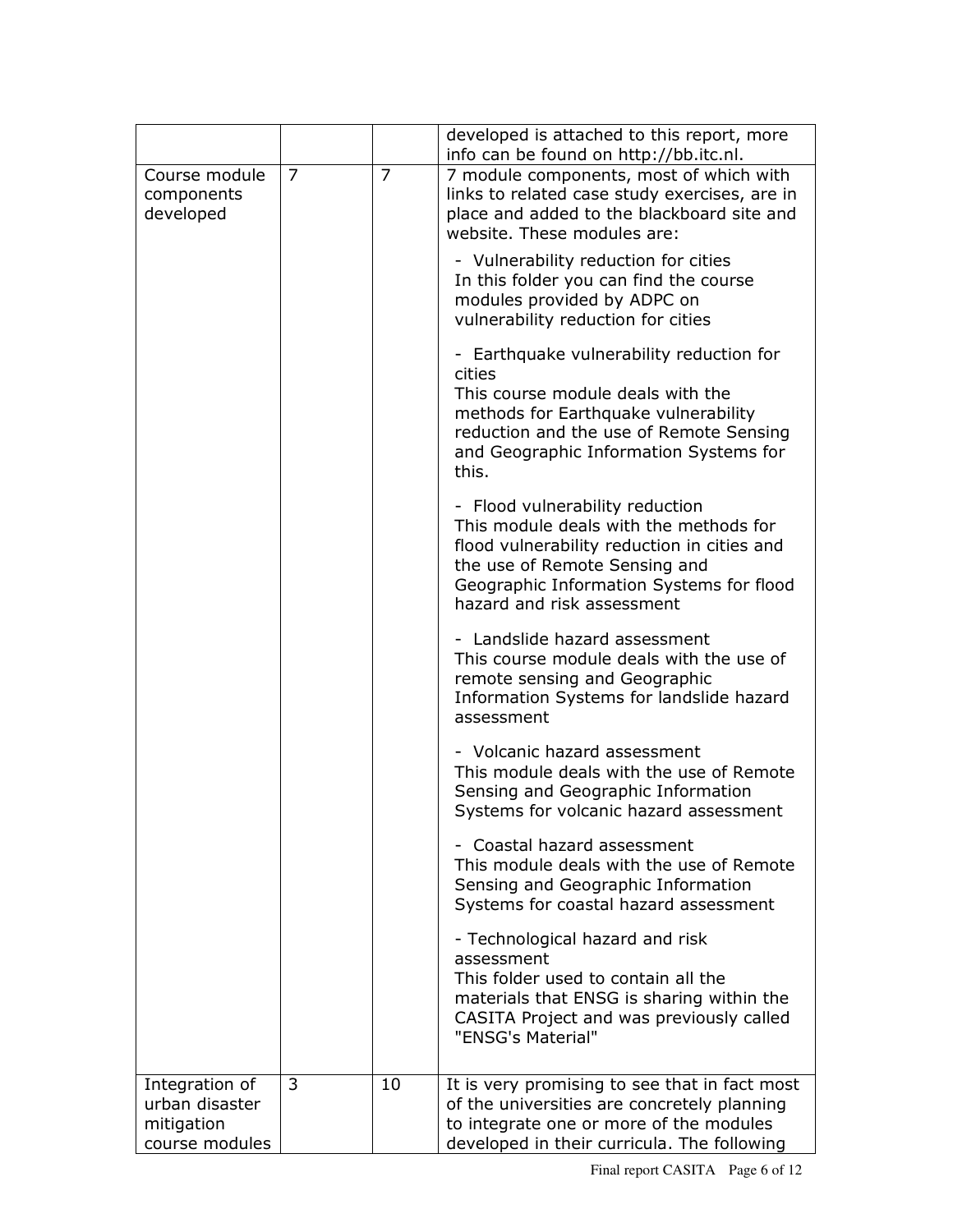| in at least 3<br>universities              |              |              | modules will be used the most:<br>Risk and vulnerability assessment (6<br>times)<br>Modeling using GIS and RS (4 times)<br>Landslides (3 times)<br>Introduction to Disaster Mitigation (3)<br>times)<br>Floods (3 times)              |
|--------------------------------------------|--------------|--------------|---------------------------------------------------------------------------------------------------------------------------------------------------------------------------------------------------------------------------------------|
| Trained<br>university staff<br>members     | 26           | 26           | 14 universities have participated in the<br>project. 26 of their staff members have<br>participated in the project events and even<br>more staff members were involved in the<br>case study development in their own<br>universities. |
| Quality<br>assurance<br>workshop           | $\mathbf{1}$ | $\mathbf{1}$ | Performed as a component of the final<br>workshop by external quality assurance<br>person David Stevens (UN-OOSA). A<br>separate report with his findings is attached<br>as annex 6 to this final report.                             |
| Quality<br>assurance<br>workshop<br>report | $\mathbf{1}$ | $\mathbf{1}$ | A workshop was produced and is attached<br>as annex 7 to this final report.                                                                                                                                                           |

#### c Logical Framework update

Updated Logframe compared to that proposed in Proposal or at Inception Report stage with final data and qualitative comments inserted To summarize many of our remarks made in this report, an updated Logframe including an extra column with final remarks is included herewith.

#### d Effectiveness

Has Management Adapted to Changing Needs? Is the Level of Technical Expertise Sufficient? Is the current Level of Management Capacity and Experience Satisfactory? Are Deadlines met? Are Reports produced on Time?

There was no need for managerial adaptations due to changing needs. The level of technical expertise has been sufficient, and no additional, unforeseen technical expertise was required.

The level of management capacity and experience has been satisfactory. The applicant, ITC, was impressed by the level of effective management by the coordinating partner in Asia, ADPC. It was mutually agreed that in case a followup project will take place, we would rotate the final project responsibility, making APDC the applicant for the next call.

The deadlines were met and reports produced on time.

#### e Impact

What is the Impact on Target Groups? What is the Impact on Applicant and Partners? What is the Impact on the IT&C Sector?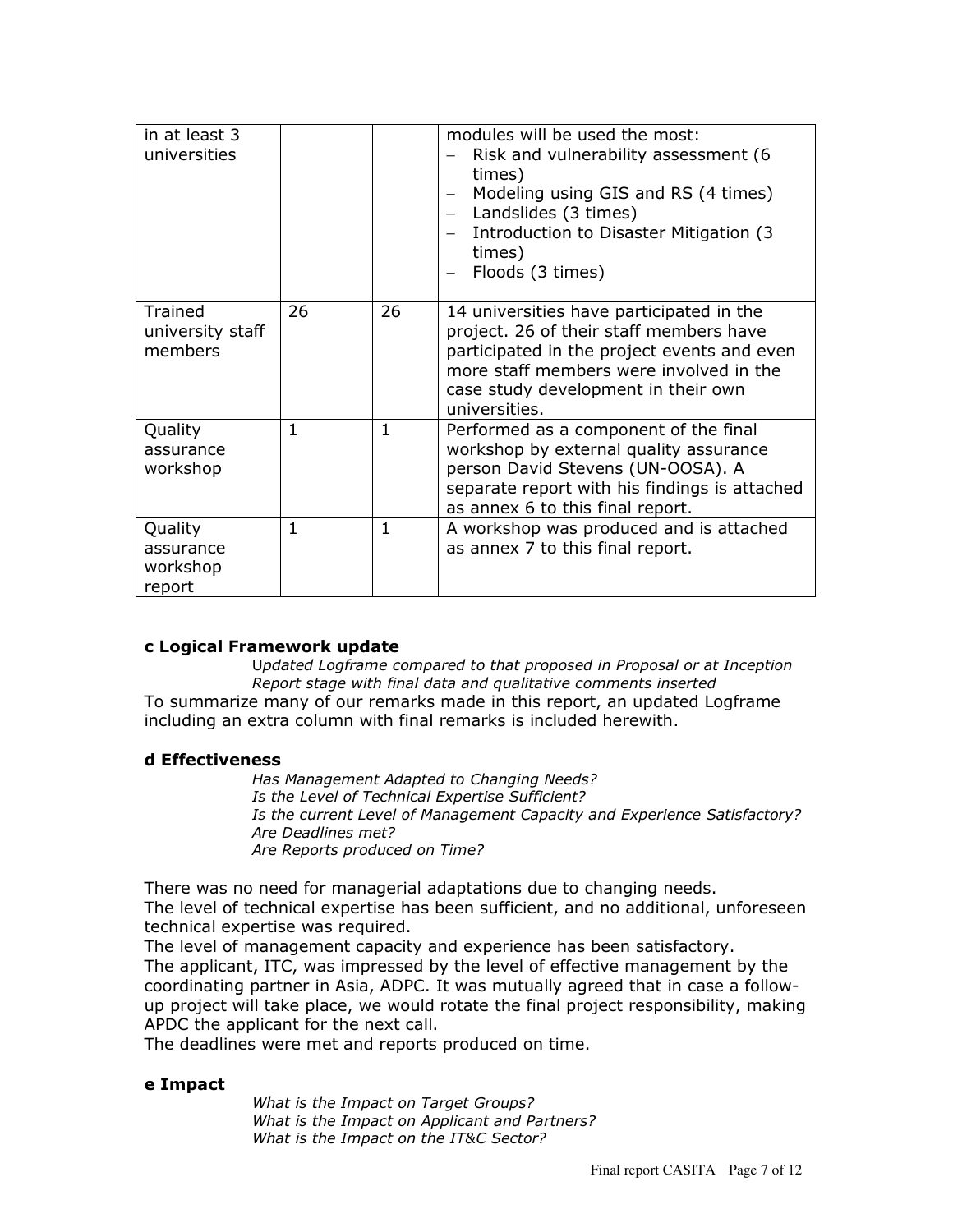Is the Project Contributing to the Achievement of the Aims of the Programme?

**Impact on target group:** The impact of the project activities on the target group is clear; 10 universities will use the developed course materials in their own curricula and all the universities will use the case study materials, not only their own but also the case studies developed by the other university participants. The training was very much appreciated, a lot of knowledge and information is exchanged both between the European and Asian partners as between the Asian universities, the network of universities involved is further strengthened; the topic of disaster management is more prominently placed on the action agenda of these universities; and an important start has been made with the use of modern E-learning tools in the Universities. The universities are now equipped with teaching and training materials which will help them in integrating issues of urban disaster mitigation in their own academic program and to spread the information to their colleagues.

Impact on Applicant and Partners: the impact of the project on the Applicant, ITC, is considerable. Through CASITA, ITC has access to an active network of 14 universities all located in the target area of our activities. It enables us to connect easily with different universities and to exchange knowledge and staff for joint courses, project activities and student recruitment. Further, their newly acquired capacities in using our software tool ILWIS is a very good promotion of our institution.

The impact on ENSG was also considerable. ENSG had never before been involved in such a large university network in Asia and had made many new and valuable contacts, which helps them in developing their training materials based on real problems in the real world. In fact, the case study developed by ENSG on industrial disasters during the course of this project, will also be used by ENSG for their own students.

The impact on ADPC was also guite big. Some years ago ADPC had already started with their own network of Asian organizations involved in urban disaster mitigation (AUDMP), but with the inclusion of university partners in their wide disaster mitigation network, their capacity building efforts can finally become sustainable. Instead of struggling for the organization of new short courses each year, part of the course activities will be taken over by a number of universities in their ongoing curricula.

**Impact on IT&C sector:** it is difficult to really have an impact on the huge and powerful IT&C sector in such a short time span with such a modest budget, but at least the project has made a minimum of 14 universities known with new software tools. As for the GIS and RS software, they are now also aware that it is not always necessary to purchase expensive US-based spatial software, such as ArcInfo, but that low-budget alternative are available, such as the ITC software package ILWIS, ILWIS has perhaps fewer features than other big commercial packages, but it is perfectly suitable for training purposes at university-level. As for the use of Blackboard and distance education, it is not easy to bring about a real change in their long culture of traditional teaching within such a short onyear project, but with this project a promising start has been made.

In all these respect the project has clearly contributed to the aims of the Asia IT&C programme, building capacities in Asia by using modern IT&C tools in Asia.

#### f Sustainability

Has a Plan for Sustainability been produced?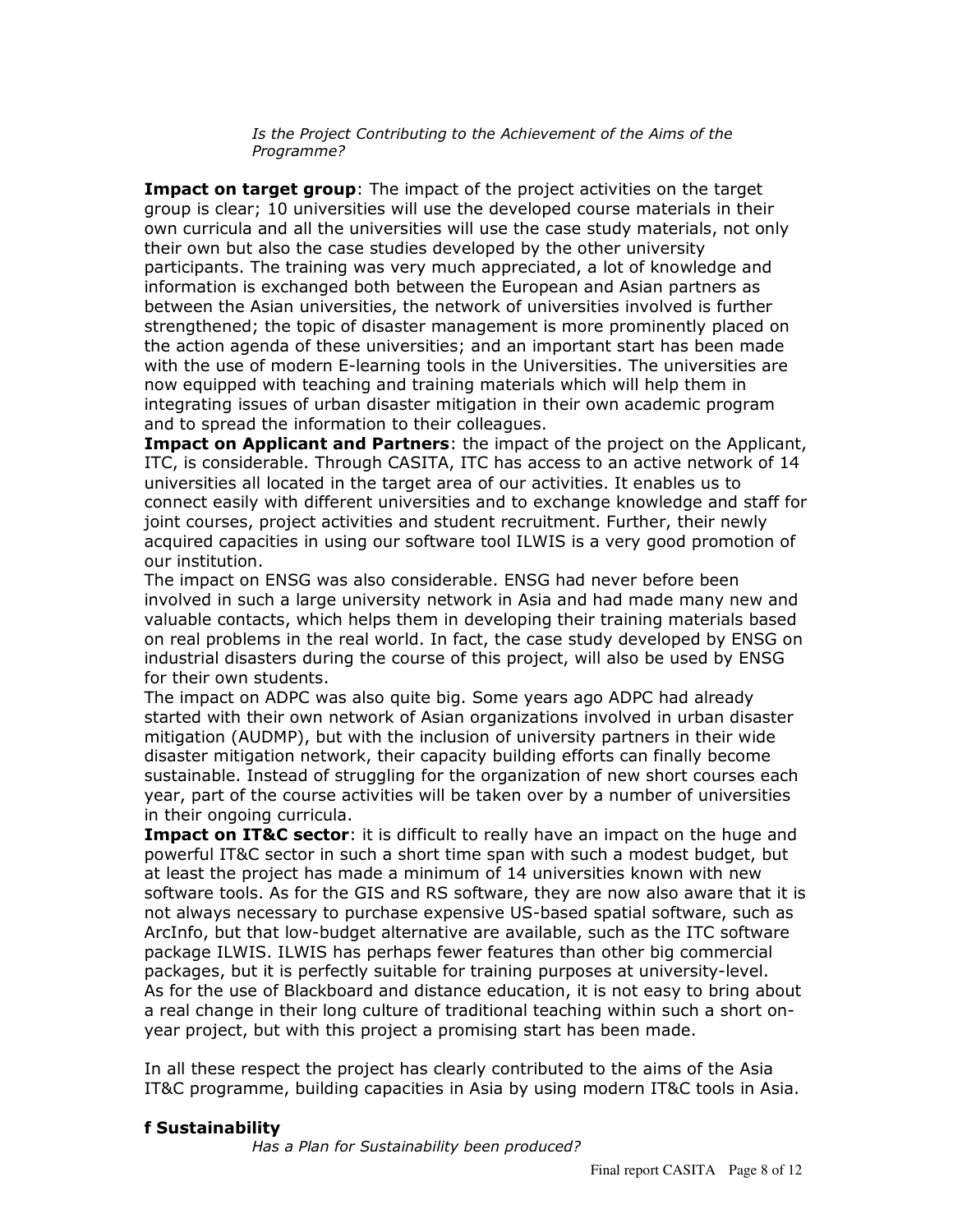What are the planned Multiplier Effects? What are the Post Project Financing Plans? What are the Post Project Institutional Arrangements?

**Plan for sustainability:** as one of the outcomes of the final workshop, a plan for sustainability has been discussed, focusing on a number of action points:

- Continued maintenance and updating of shared platforms, the website and  $\bullet$ the Blackboard site. ADPC will continue to host and maintain the CASITA website and will also link the CASITA network to their ongoing network activities with AUDMP and give all access to their electronic urban disaster newsletter. ITC will continue to host the Blackboard site.
	- Multiplier effects: the ADPC website gets around 30,000 hits per month, the ITC website gets around 60,000 hits per month. The electronic newsletter goes to approximately 2600 people. The AUMDP program has 23 direct partners and 30 indirect partners, mostly municipalities.
	- Post project financing plan: low costs involved, will be bared by ADPC and ITC
	- Post project institutional arrangement: ITC and APDC take the responsibility of web site maintenance.
- $\bullet$ Continued networking between the 14 university participants, specifically in taking up joint research activities. The University of Peshawar offered to coordinate a research forum. It is not clear yet what the multiplier effect will be, but we are hoping not only for a multiplication of joint efforts within the network but also for an expansion of the network.

This can be done without the need for an external budget support, each university can bare its own research expenses.

- Multiplier effects: multiplication of experiences and exchange of knowledge to more colleagues within the universities involved, but also expanding to other universities in their respective countries
- Post project financing plan: low costs involved, will be bared by universities themselves.
- Post project institutional arrangement: University of Peshawar will take the lead, ITC will provide backstopping support.
- With some of the university participants, the project partners will remain in  $\bullet$ contact through other ongoing bilateral activities to further support the development of academic programs and research in urban disaster mitigation. These universities are the Indian Institute of Remote Sensing, AIT, Gadjah Mada University and CEPT.
	- Multiplier effects: multiplication of experiences and strengthening  $\bullet$ of exchange of knowledge to more universities and staff within the universities involved, but also expanding to institutes and local/national government bodies in their respective countries
	- Post project financing plan: activities being financed out of other  $\bullet$ project resources, amongst others with financial support from the Dutch government.
	- Post project institutional arrangement: following respective  $\bullet$ project documents, with signed partnership statements between the organizations involved.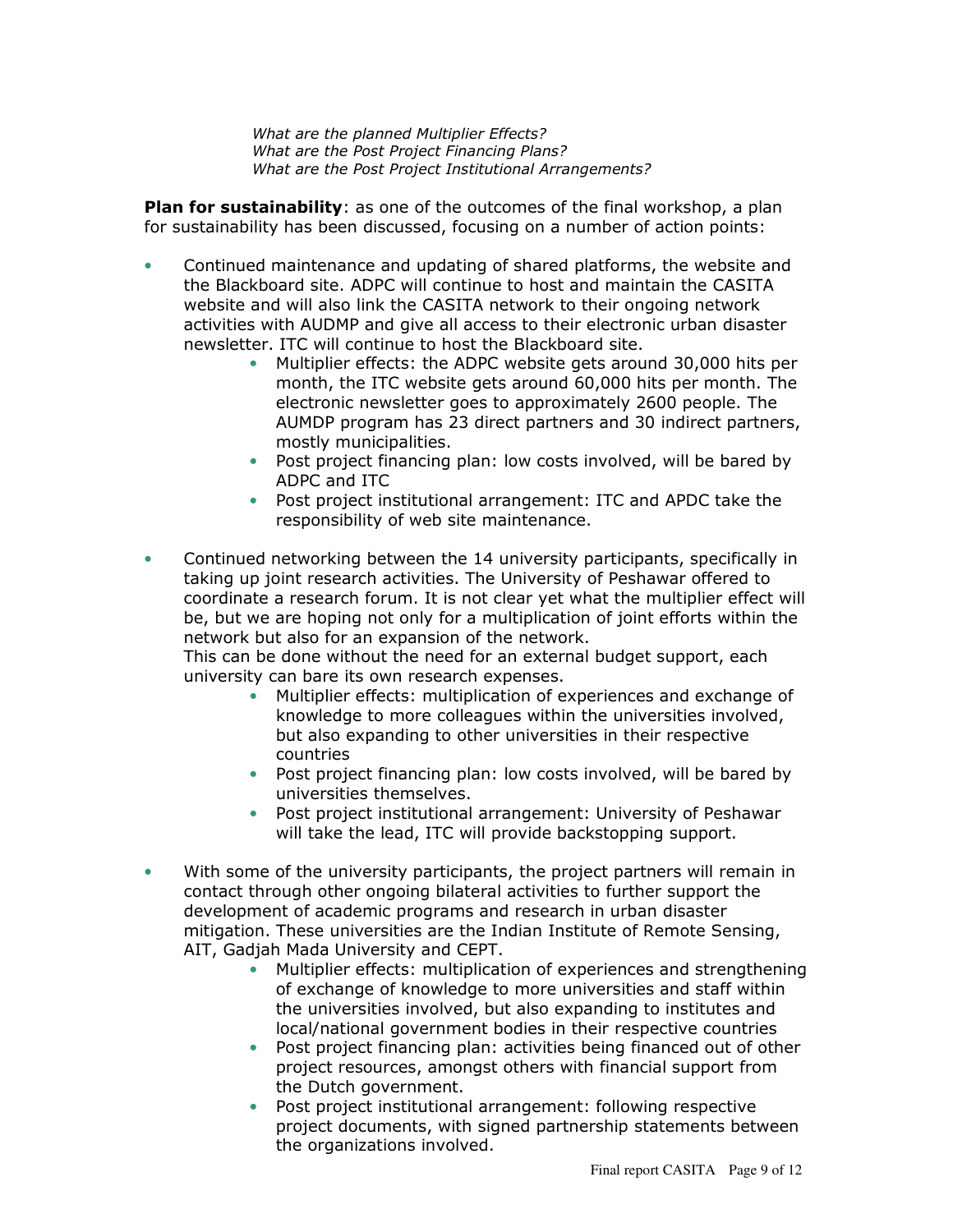- ITC and ADPC will continue their collaboration in a number of other project  $\bullet$ activities related to urban disaster mitigation in Asia, such as the organization of short refresher courses in India and the Philippines.
	- Multiplier effects: multiplication of experiences and strengthening of exchange of knowledge to more universities and staff within the universities involved, but also expanding to institutes and local/national government bodies in their respective countries
	- Post project financing plan: activities being financed out of other  $\bullet$ project resources, amongst others with financial support from the Dutch government.
	- $\bullet$ Post project institutional arrangement: following respective project documents, with signed partnership statements between the organizations involved.
- As for a possible follow-up of the project, all university participants showed  $\bullet$ interest in a continuation of the network, to continue capacity building in GIS and RS for urban disaster mitigation and start joint research. In a project management team meeting, it was decided to try to continue with a limited number of the strongest university partners and formulate a funding proposal titled CASITA II under the Asia IT&C phase 2. This proposal has been submitted under the June 24 deadline, 2004. For reasons of sustainability and transfer of responsibilities, it was decided that for CASITA II, ADPC would take over the lead from ITC. The university participants are Gadjah Mada University (Indonesia), the Indian Institute of Remote Sensing, the University of Moratowa (Sri Lanka) and Chiang Mai University (Thailand).
	- Multiplier effects: by focusing on those universities with the biggest potential and motivation for a continuation of CASITA, the multiplier effects will be much larger; more staff involved, more in-depth knowledge gained, higher quality of project outcomes and in the end more students will benefit.
	- $\bullet$ Post project financing plan: proposal submitted for new support from the EU Asia IT&C phase 2 programme, in June 2004. The project partners will provide over 50% co-financing.
	- Post project institutional arrangement: in terms of a sustainable  $\bullet$ transfer of responsibilities from Europe to Asia in project management and coordination, it was mutually decided that ADPC would take the lead in CASITA II, taking over from ITC. As a second European partner, it was decided to change from ENSG to the University of Bonn. ENSG has a strong experience in industrial hazards. For a second phase, the university participants indicated that they would prefer to focus more on natural hazards. The University of Bonn is better qualified in this topic and therefore it was agreed by all that it would better to include BU instead of ENSG in a second proposal. Also, ENSG is at the moment in a phase of internal reorganization and preferred not to be become involved in new project activities for the time being.
- Another follow-up was the formulation of a proposal titled Capacity Building  $\bullet$ on Urban Land Use Planning and Environmental Management, focusing the disaster vulnerability of urban populations in Lao PDR. The project aims to Final report CASITA Page 10 of 12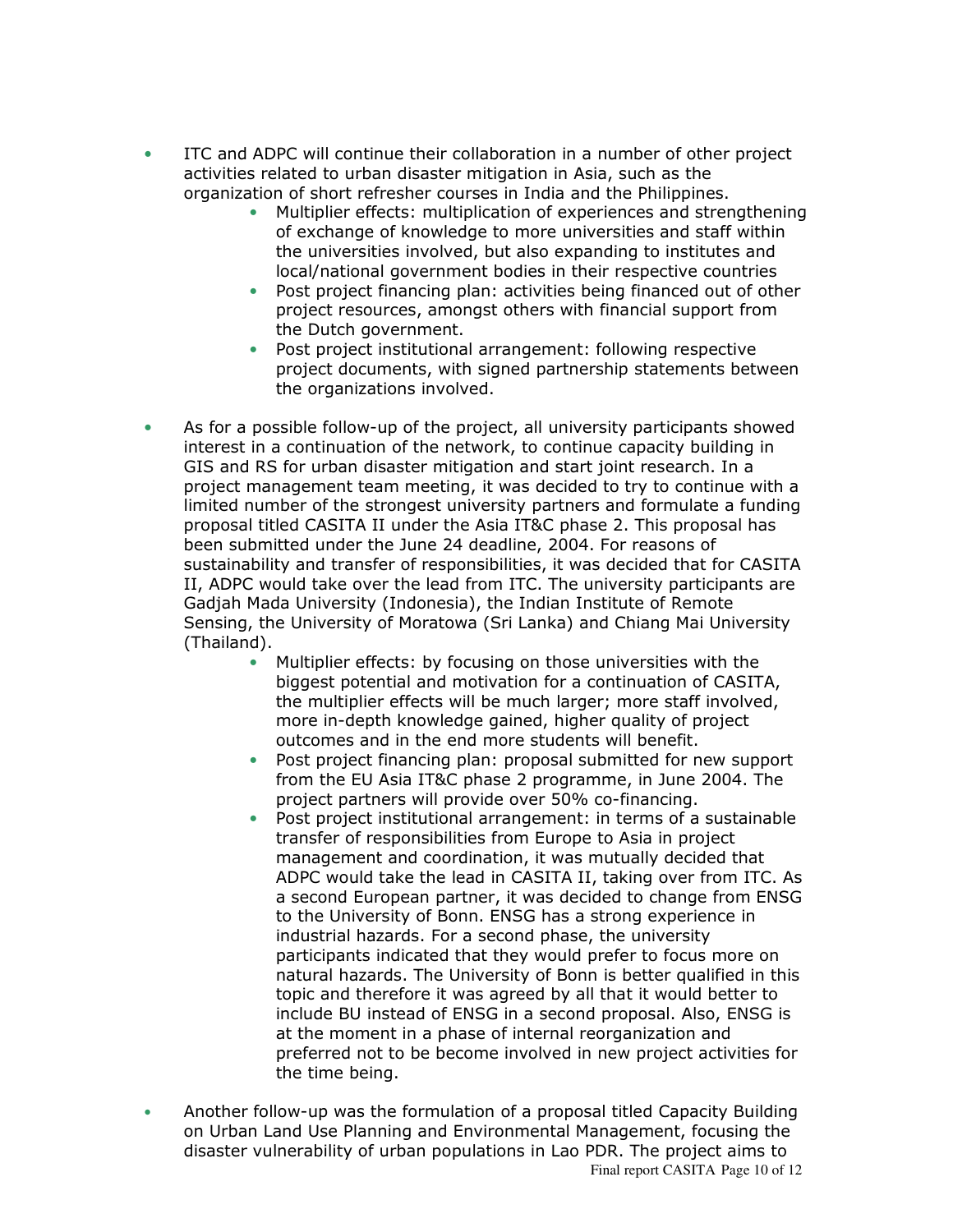build capacity of Urban planning community in Lao PDR on land use planning approaches and usage of modern data capturing tools and is formulated at the request of the Urban Research Institute (URI) under the Ministry of Communication, Transport, Post and Construction in Lao PDR.

- Multiplier effects: multiplication of experiences and strengthening of exchange of knowledge to several organizations in Lao PDR. Lao is country where additional support is required in terms of capacity building, guidance and on-site visits. By focusing this partnership on Lao PDR, instead of Lao being a weaker partner in a larger network, the multiplication of effects will be much bigger within Lao.
- $\bullet$ Post project financing plan: a proposal has been submitted under the EU Asia Urbs budget line in June 2004, under the leadership of ADPC and ITC and BU as partners, and URI as the main client.
- $\bullet$ Post project institutional arrangement: following respective project documents, with signed partnership statements between the organizations involved.

g Financial Status (Attach a summary of Budget/ Expenditure/ Remaining balance)

See Annex 1